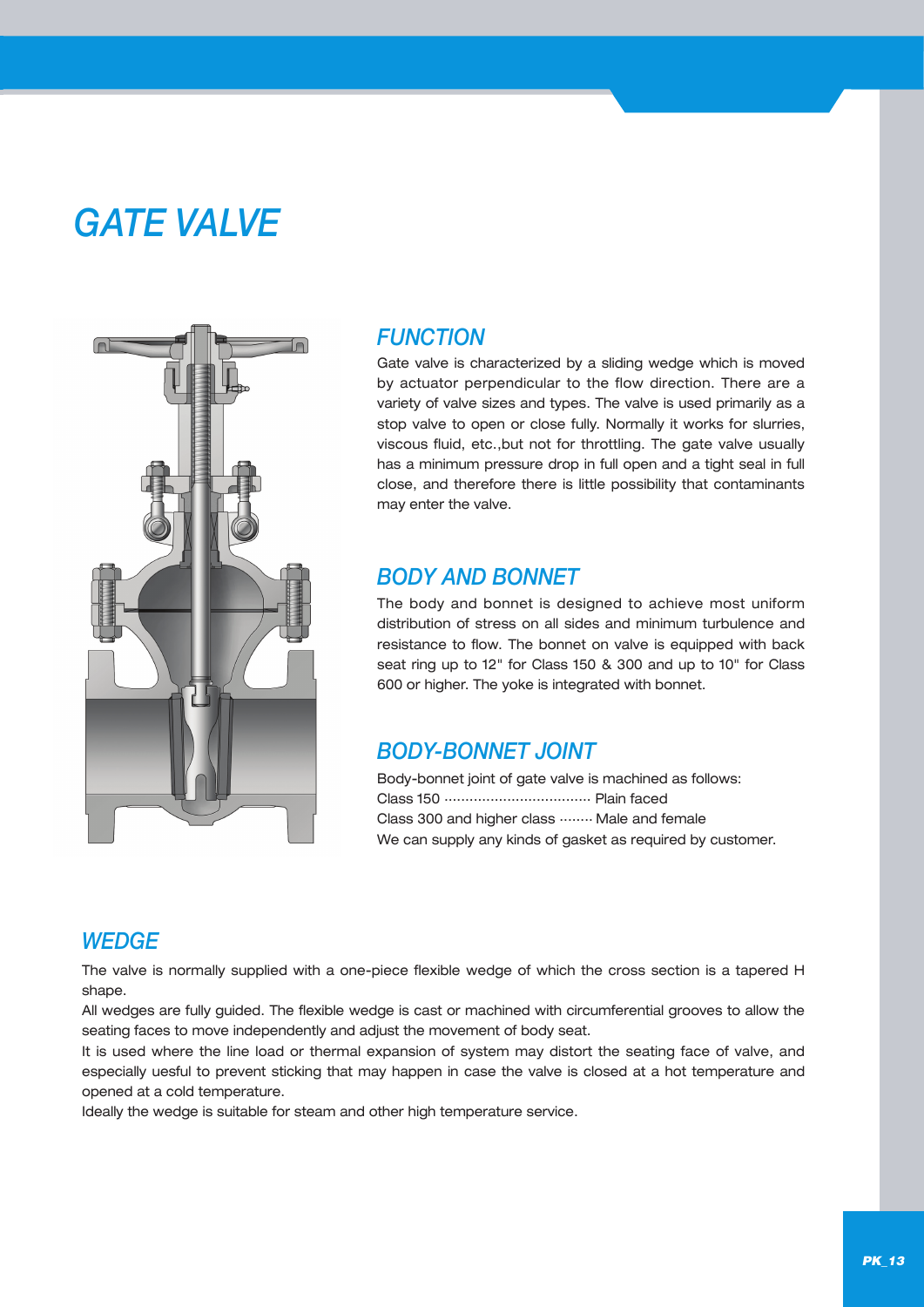# *SEAT RING*

The seat ring as a welded-in type is designed to prevent any turbulence and damage by corrosion. It is forged or rolled type into one piece for all dimensions, heat treated to obtain the desired surface hadness, and cleaned thoroughly before assembling.

**SARASSER** 

# *STEM*

The stem connection to the wedge shall have an integrated tee head (without welding)and is rectified in the packing area to ensure a long life and perfect tightness. Through experiments,we have calculated and checked the connections between stem and wedge not to disengage the stem from wedge while gate valve is working. The strength of stem and wedge connections is stronger than that of stem alone at the root of thread.

# *PACKING*

The packing size is designed to secure maximum tightness along the stem, and the standard packing is a non-asbestos type. We can supply any kinds of packing as required by customer.

# *YOKE SLEEVE*

The yoke sleeve is designed to able to be disassembled without discounting bonnet and stem, and provided with ball bearing of 14" or over for Class 150 ~ 300 valve, 6"or over for Class 600, and 2" or over for Class 900 ~ 1500.

# *GLAND*

The gland is made of two pieces. Packing gland is in contact with the packing which is connected to gland flange through a spherical joint. Particular design permits a correct pressure on the packing without any damage to stem due to friction or corrosion.

# *STUFFING BOX*

The stuffing box gives maximum packing stem seal. Lantern ring and grease injector shall be furnished only if specified on the purchase order.

# *HAND WHEELS*

Hand wheels are designed for easy operation. With gearing, motor actuator or cylinder actuator, it is also available for more difficult services.

# *BOLTS AND NUTS*

Bolts and nuts are made from four different types of steel materials in conformity with the ASTM specification:

1) A307 Grade B : It has a minimum tensile strength of 55,000 pounds per square inch (3870kg/mi).

The nuts normally used with machine bolts are a hot pressed steel conforming to ASTM specification A307, which is usually applied to hinge bolts and nuts.

2) A193 Grade B7/B16 : It usually retains the strength well at an elevated temperature and offers higher resistance to creep than any other high grade steel used as bolting materials. This steel is regularly used in bonnet bolts.

3) A194 Grade 2H/4 : The nuts of this grade shall be re-heated above the critical range of steel, quenched in a suitable medium, and then tempered at a temperature not less than 850°F(455°C). This steel is regularly used in bonnet nuts. 4) Carbon steel : It is used in hand wheel nuts, set screws, or nipples.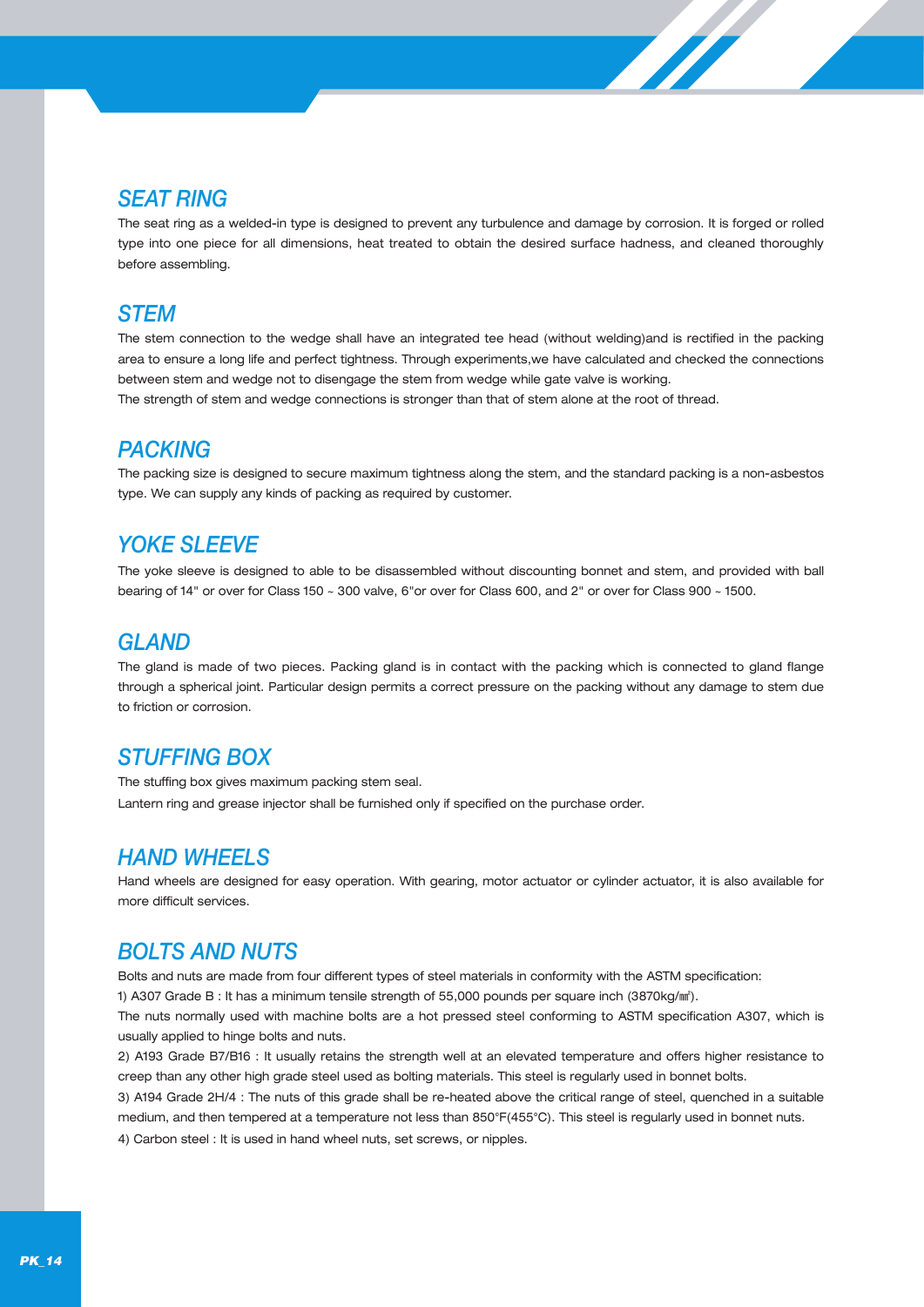# *END CONNECTIONS*

In our standard production of valve, the flange ends(RF.FF) and the face to face dimensinos conform to ANSI B16.5 and ASME B16.10, respectively, and they have a raised face serrated finish type or other finish type as requested.

For butt-welded ends (B.W.), of which the end to end dimension conforms to ASME B16.10, customer must specify the schedule type required, pipe class, or bore diameter.

Ring type joint flanged ends (R.T.J) conform to ASME B16.5 and the end to end dimension follows ASME B16.10. The other special end connections may be supplied as required by customer.

# *GEAR OPERATED VALVE*

Valve can be supplied with gear operators.

# *MOTOR OPERATED VALVE*

Valve can be supplied with actuators, either electric or pneumatic, accordings to customer's requirements.

# *ACCESSORIES*

We can supply a valve fitted with accessories such as bypass, locking device, chain wheel, extension stem, etc. For more details, refer to the Accessories column.

# *PACKING AND GASKET MATERIALS*

Packing material supplied in standard valve is non-asbestos graphite, with braided graphite rings and die-formed rings configured to provide reliable and long-lasting performance. Braided rings are coated with zinc dust to inhibit corrosion. Dieformed rings are 98% carbon(minimum)and have maximum 50PPM chloride 550PPM sulfur content.

For standard valve, gasket materials are as follows;

Class 150 - graphite sheet type with 304 stainless steel tanged insert. (1.6mm minimum overall thickness)

Class 300 - spiral wound 304 stainless steel and graphite.

Class 600 - same as class 300 or 900

Class 900 and 1500 - Ring type joint

# *SEAL AREA DESIGN*

Cast steel valve are designed and manufactured to satisfy strict requirements in order to prevent external leakage and to meet fugitive emission requirements of most customers.

Stuffing box finishes of 63 to 125 RMS, stem finishes of 16 to 32 RMS, control of straigntness and concentricity of stems, and controlled diametrical clearances between stem and gland, stem and backseat, and gland and stuffing box, all combine to quarantee consistent performance of stem seals.

Gasket surfaces between bodies and bonnets are strictly controlled to finishes of 32 to 63 AARH. When combined with engineered bolting design, quality materials and strict assembly procedures, these finishes quarantee consistent sealing in gasket areas.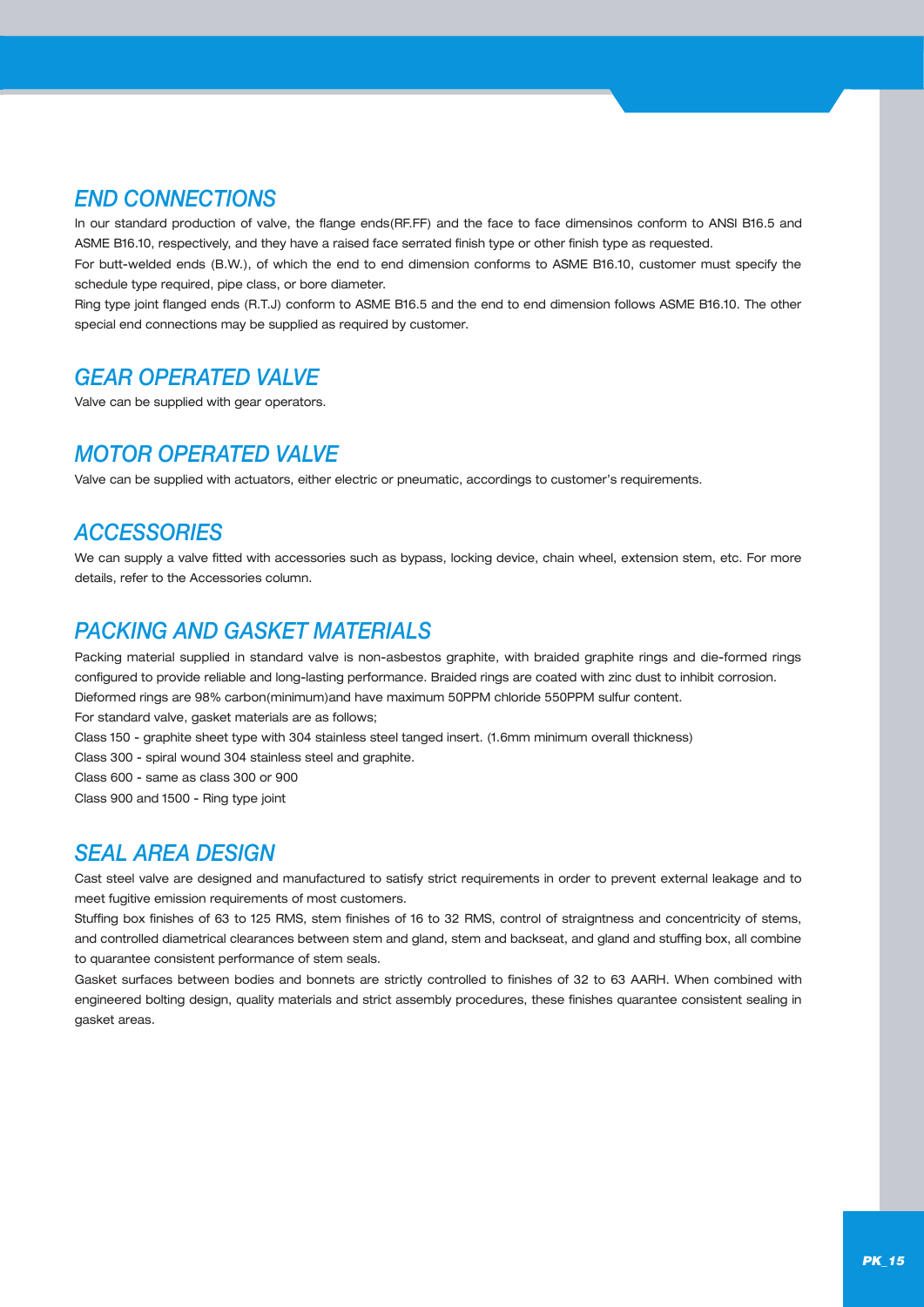



GOV (GEAR OPERATED)

# **END CONNECTION** - R.F FLANGED ENDS TO ASME B16.5

- B.W. ENDS TO ASME B16.25
- R.T.J FLANGED ENDS TO ASME B16.5
- SIZE 26" AND LARGER, FLANGED ENDS
	- ACCORDING TO ASME B16.47 SER.A OR SER.B

# *STANDARD MATERIAL SPECIFICATIONS*

| <b>NO</b>      | <b>PART NAME</b>      |                         | <b>MATERIAL</b>                            |                         |
|----------------|-----------------------|-------------------------|--------------------------------------------|-------------------------|
| 1              | <b>BODY</b>           | A216 - WCB              | A217 - WC6                                 | A351 - CF8              |
| $\overline{2}$ | <b>BONNET</b>         | A216 - WCB              | A217 - WC6                                 | A351 - CF8              |
| 3              | WEDGE                 | $A217 - CA15 + STL$     | $A217 - CA15 + STL$                        | $A351 - CFB + STL$      |
| $\overline{4}$ | <b>STEM</b>           | A479 - 410              | A479 - 410                                 | A479 - 304              |
| 5              | <b>HAND WHEEL</b>     | A197                    | A197                                       | A197                    |
| 6              | <b>BODY SEAT RING</b> | $A576 - 1020 + STI$     | $A182 - F11 + STL$                         | $A240 - 304 + STL$      |
| 7              | <b>BACK SEAT RING</b> | A479 - 410              | A479 - 410                                 | A479 - 304              |
| 8              | <b>GASKET</b>         |                         | SPIRAL WOUND / GRAPHITE+304+304            |                         |
| 9              | <b>PACKING</b>        |                         | <b>GRAPHITE+GRAPHITE WITH INCONEL WIRE</b> |                         |
| 10             | <b>GLAND FLANGE</b>   | A105                    | A105                                       | A351 - CF8              |
| 11             | <b>HINGE BOLT</b>     | $A307 - B$              | $A307 - B$                                 | A193 - B8               |
| 12             | <b>HINGE NUT</b>      | $A194 - 2H$             | $A194 - 2H$                                | $A194 - 8$              |
| 13             | <b>HINGE PIN</b>      | A576 - 1020             | A576 - 1020                                | A479 - 304              |
| 14             | PACKING GLAND         | $A576 - 1020 + Cr$      | A479 - 410                                 | A479 - 304              |
| 15             | <b>BONNET BOLT</b>    | A193 - B7               | A193 - B16                                 | A193 - B8               |
| 16             | <b>BONNET NUT</b>     | $A194 - 2H$             | $A194 - 4$                                 | $A194 - 8$              |
| 17             | YOKE CAP              | A576 - 1020             | A576-1020                                  | $A576 - 1020 + Zn$      |
| 18             | YOKE SI FFVF          | A439 - D <sub>2</sub> C | A439 - D <sub>2</sub> C                    | A439 - D <sub>2</sub> C |
| 19             | <b>HANDLE NUT</b>     | $A47 - 32510 + Zn$      | $A47 - 32510 + Zn$                         | $A47 - 32510 + Zn$      |
| 20             | <b>SET SCREW</b>      | <b>STEEL</b>            | <b>STEEL</b>                               | $STEEL + Cr$            |
| 21             | <b>NIPPLE</b>         | $STEEL + Cr$            | $STEEL + Cr$                               | $STEEL + Cr$            |
| 22             | <b>GEAR BOX</b>       | <b>DUCTILE IRON</b>     | <b>DUCTILE IRON</b>                        | <b>DUCTILE IRON</b>     |
| 23             | <b>STEM COVER</b>     | A53                     | A53                                        | A53                     |